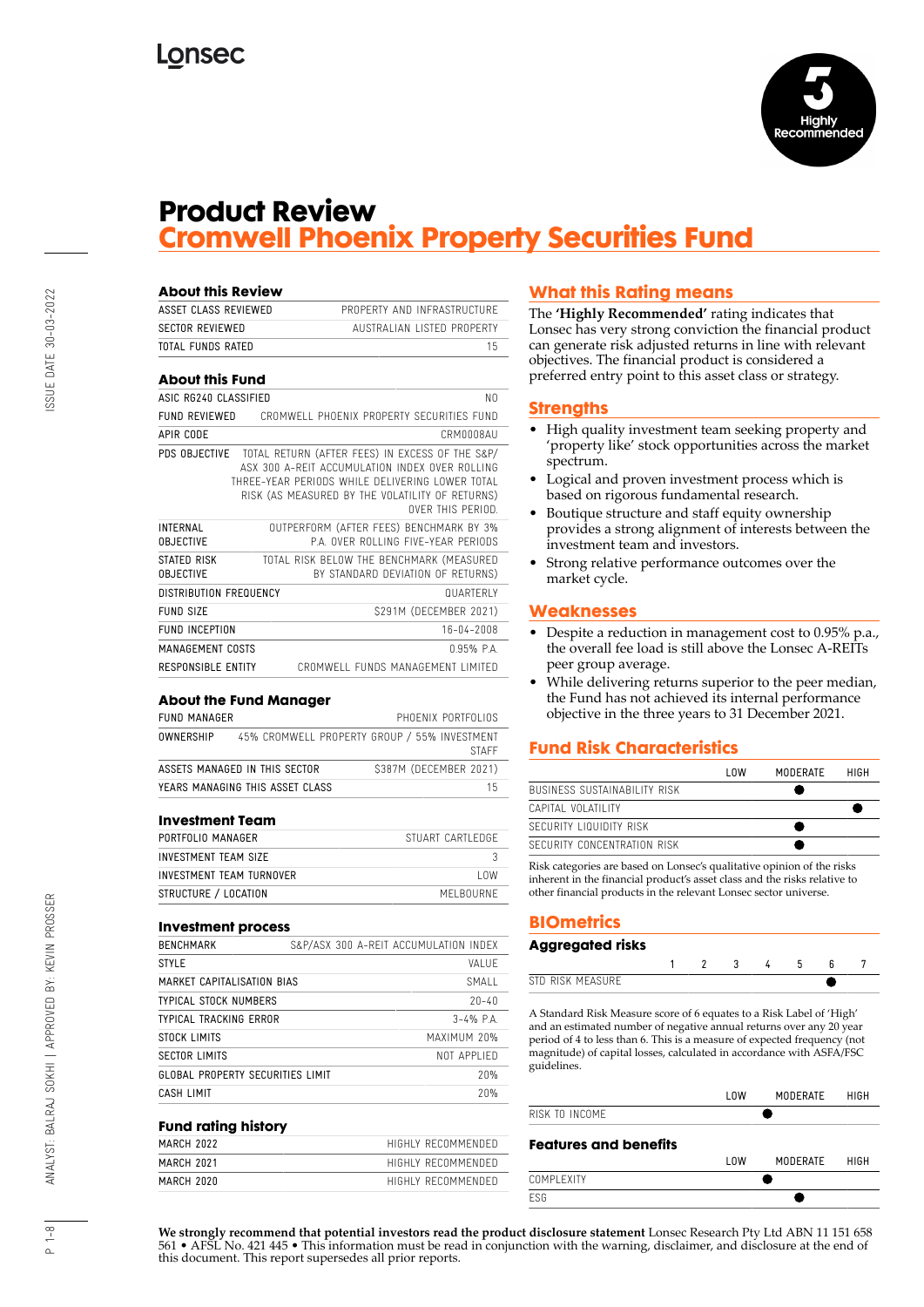# **Cromwell Phoenix Property Securities Fund**

### **Fee profile**

|                      | l nw | MODERATE | HIGH |
|----------------------|------|----------|------|
| FFFS VS. UNIVERSE    |      |          |      |
| FEES VS. ASSET CLASS |      |          |      |
| FFFS VS. SUB-SECTOR  |      |          |      |

Fee BIOmetrics are a function of expected total fee as a percentage of expected total return.

## **What is this Fund?**

- The Cromwell Phoenix Property Securities Fund ('the Fund') is an Australian property securities fund managed by Phoenix Portfolios ('Manager'). The Fund seeks to generate returns 3% p.a. (after fees) above the S&P/ASX 300 A-REIT Accumulation Index ('Benchmark') over rolling three-year periods with lower total risk (as measured by the standard deviation of returns) than the Benchmark.
- The Manager aims to invest in a diverse portfolio of property and 'property-like' securities that possess understandable business models, good governance practices, and that are trading below the Manager's assessment of intrinsic value. Lonsec would broadly characterise the Fund's style as having a mild 'value' bias.
- Lonsec believes the Manager's listed property strategy is differentiated from peers by its relatively low capacity limit and its 'benchmark unaware' approach to portfolio construction. The Fund is likely to contain significant active positions versus peers, including meaningful positions in off-benchmark smaller capitalisation stocks.
- Investors should note that the Fund's investment universe includes infrastructure stocks, property development companies, and preference shares. In addition, the mandate includes the provision to hold up to 20% of the portfolio in cash. The Fund can also invest up to 20% in offshore listed vehicles. That said, the Fund is generally expected to be fully invested in ASX listed securities.
- The Fund typically holds around **20-40 stocks** and **portfolio turnover** is expected to be in line with the Lonsec peer average of around 30-40% p.a. Over the year to September 2021 turnover averaged 32%, which was in line with the previous year. As at December 2021, the Fund held 39 stocks; within the stipulated 20-40 range.
- The **Active Share** of the Fund averaged 60% over the year to September 2021. Active Share refers to the level to which the Fund's stock holdings differ from the Benchmark. This figure is high compared to peers and reflects the 'benchmark unaware' portfolio construction approach adopted by the Manager and broader investment spectrum considered.
- As per the PDS dated 16 December 2021, the estimated fee structure/disclosure for the Fund is a management cost of 0.95% p.a., comprising a base management fee of 0.82% p.a.; an annual administration cost of 0.10% p.a. (capped at 0.14% p.a.); plus indirect costs of investing through interposed vehicles.
- Lonsec notes the Fund's overall fee load is one of the highest in the Lonsec A-REIT peer group. The higher fee load is considered reflective of the Fund's more benchmark unaware approach, lower

capacity limit, and broader investment universe. Net transaction costs are costs incurred in managing the fund (including explicit and implicit costs of buying and selling assets, the cost of hedging/protection strategies and/or when there are applications or redemptions of fund units by investors) that are not covered by the buy/sell spread. The net transactional and operational costs in excess of those recouped from the buy/sell spread amounts to 0.01% p.a. The Fund's buy/sell spread is 0.20% (round-trip). These costs are reflected in the unit price of the Fund and are borne by investors, but they are not paid to the Responsible Entity or the Manager. Please refer to the Fund's PDS for further details.

### **Using this Fund**

**This is General Advice only and should be read in conjunction with the Disclaimer, Disclosure and Warning on the final page.**

- Lonsec notes that the Manager has produced a Target Market Determination (TMD) which forms part of the Responsible Entity's Design and Distribution Obligations for the Fund. Lonsec has collected the TMD that has been provided by the Manager and notes that this should be referred to for further details on the Target Market Summary, Description of Target Market and Review Triggers.
- While the Fund will seek to invest in companies that deliver reliable long-term cash flows, it is also subject to equity market risk. This means movements (both positive and negative) in the share prices of the underlying securities in the portfolio will affect the Fund's returns. Investors should therefore be aware that the Fund may experience periods of negative returns and that there is a risk of potential capital loss being incurred on their investment.
- As a 'long' only Australian property securities product, the Fund would form part of the growth component of a balanced portfolio. The Fund is suitable for medium and high risk profile investors with a 5+ year investment time horizon.
- Lonsec notes that in general, Australian listed property funds tend to exhibit relatively high levels of concentration risk, reflecting the concentrated nature of the benchmark. That said, Lonsec notes the Manager's 'benchmark unaware' investment approach mitigates this risk to some extent.
- The Manager has the ability to take significant active positions away from the A-REIT index. Investors should therefore be aware that the Fund has the potential to deliver returns that deviate materially from the benchmark.

### **Suggested Lonsec risk profile suitability**

|  | SECURE DEFENSIVE CONSERVATIVE BALANCED. GROWTH HIGH GROWTH |  |  |
|--|------------------------------------------------------------|--|--|
|  |                                                            |  |  |
|  |                                                            |  |  |

For guidance on appropriate asset allocations and risk profiles, refer to the latest Lonsec Strategic Asset Allocation Review and Risk Profile Definitions on our website.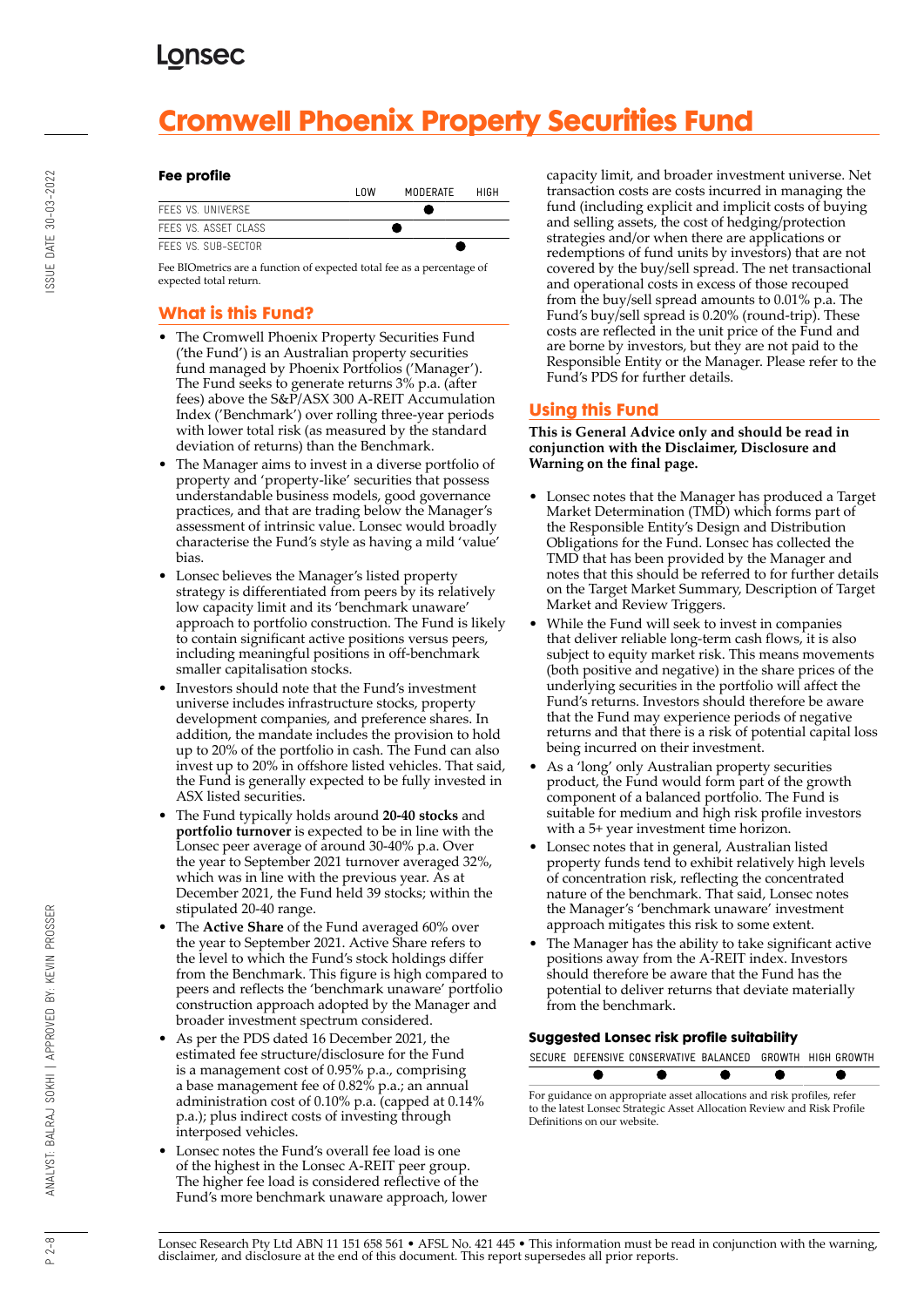# **Cromwell Phoenix Property Securities Fund**

## **Changes Since Previous Lonsec Review**

- Corporate: Launch of a Global Opportunities Fund which focuses on Global securities including closed end funds, holding companies and REITs trading at discounts to their readily assessable NAVs. The strategy will be managed by Jordan Lipson.
- Fees: Reduction in management cost from 1.03% p.a. to 0.95% p.a.

### **Lonsec Opinion of this Fund**

### **People and resources**

- The Fund is managed by a high quality team of three investment professionals. The team is led by **Stuart Cartledge**, who has over 30 years of industry experience and was previously Head of Property Securities at Citigroup Asset Management. Cartledge has sound knowledge of the Australian listed property sector, and he is currently considered one of the stronger portfolio managers in Lonsec's A-REIT universe.
- Cartledge is supported by Research Analyst **Richard Fakhry**. Fakhry also acts as Portfolio Manager of the Cromwell Phoenix Opportunities Fund; an Australian equities micro cap strategy. Lonsec believes Fakhry's micro cap research may over time enhance the coverage and contribution to investor returns from the small cap property spectrum. Lonsec views Fakhry to be a savvy and diligent investor and believes his stock ideas (particularly in the small cap space) to be a significant driver of the Fund's outperformance of the Benchmark and peer median over the current market cycle.
- Cartledge and Fakhry share a strong working relationship, forming the core of this stable team since 2009 which has helped to ensure consistency and continuity of the investment process.
- **Jordan Lipson** joined the investment team as a Research Analyst in 2016, having previously worked as a Portfolio Analyst at Advance Asset Management / BT Investment Solutions. Despite having relatively limited experience in property securities analysis, Lipson's quantitative background makes him well suited to the Manager's stock modelling focus. Whilst cognisant of his junior tenure, Lonsec has been impressed by Lipson's passion, his valid insights on portfolio investments and detailed knowledge of the investment process. Lipson appears to be well integrated with the team culture and provides capable support to Cartledge and Fakhry.
- Lonsec highlights that Lipson has been given the reins of the recently launched Global Opportunities Fund as part of his career development, however this will detract somewhat from the time he currently dedicates to the Fund under review. Lonsec will observe the impact of these additional responsibilities in future reviews.
- Key person risk in Cartledge and Fakhry is high given the small team size and their experience in portfolio management and listed property securities investing. However, risk of Cartledge and Fakhry departing is considerably mitigated by their equity stakes in Phoenix Portfolios (45% Cartledge; 10% Fakhry) and personal investments in the strategy. These measures promote a strong alignment of

interest between both Cartledge and Fakhry, and investors. The Manager has advised that Lipson has been placed on the Phoenix share register as part of his long-term incentives, which will further strengthen this alignment.

### **Research and portfolio construction**

- The Manager's investment process is largely based on stock specific, 'bottom-up' research, which takes a medium to long-term time horizon. All stocks are analysed using a standard qualitative and quantitative template allowing for effective comparison across the investment universe.
- Lonsec believes the Manager's fundamental research to be thorough and disciplined, with a wide coverage across the capitalisation spectrum. In particular, the team has a strong focus on agency risk and corporate governance.
- In addition to its own fundamental research, the investment team is able to leverage the direct property insights provided by the Cromwell Property Group, which Lonsec considers to be a slight competitive advantage.
- Portfolio construction is logical and relatively transparent, with active positions being largely driven by stock valuations. The Manager will also consider stock liquidity when deciding portfolio weights. Lonsec considers this to be important, particularly given the Fund's ability to take relatively large positions in some small and less liquid companies.
- The Manager adopts a relatively high conviction, 'benchmark unaware' approach to management of the Fund. Lonsec believes this 'best ideas' conviction to be a positive feature of the Fund.
- Cartledge is ultimately accountable for all stock selection decisions within the Fund which is an attractive feature of the process.
- The Manager's investment universe is considered by Lonsec to be broader compared to peers. The Fund's portfolio is likely to include companies classified outside of the 'Real Estate' GICS classification. Such holdings are deemed by the Manager to exhibit 'property like' income generating characteristics or own attractive land and properties as part of their normal operations. As a general rule, 50% of a stock's value needs to be in properties for it to be considered within the Manager's investment universe.

### **ESG Integration**

- At the overall corporate level Lonsec views the Manager's overall ESG framework as in-line with peers. The Manager has an articulated commitment to their integration of ESG within their investment process with evidence of clear public positioning. The ESG policy, proxy voting policy and engagement policy are freely available on the firm's website.
- The level of disclosure with respect to the proxy voting policy and voting outcomes is in-line with peers supported by a robust proxy voting framework. However, reporting on voting outcomes does not provide the depth or disclosure of leading peers. While the engagement policy outlines the engagement process, no reporting on engagement outcomes is publicly available.

Lonsec Research Pty Ltd ABN 11 151 658 561 • AFSL No. 421 445 • This information must be read in conjunction with the warning, disclaimer, and disclosure at the end of this document. This report supersedes all prior reports.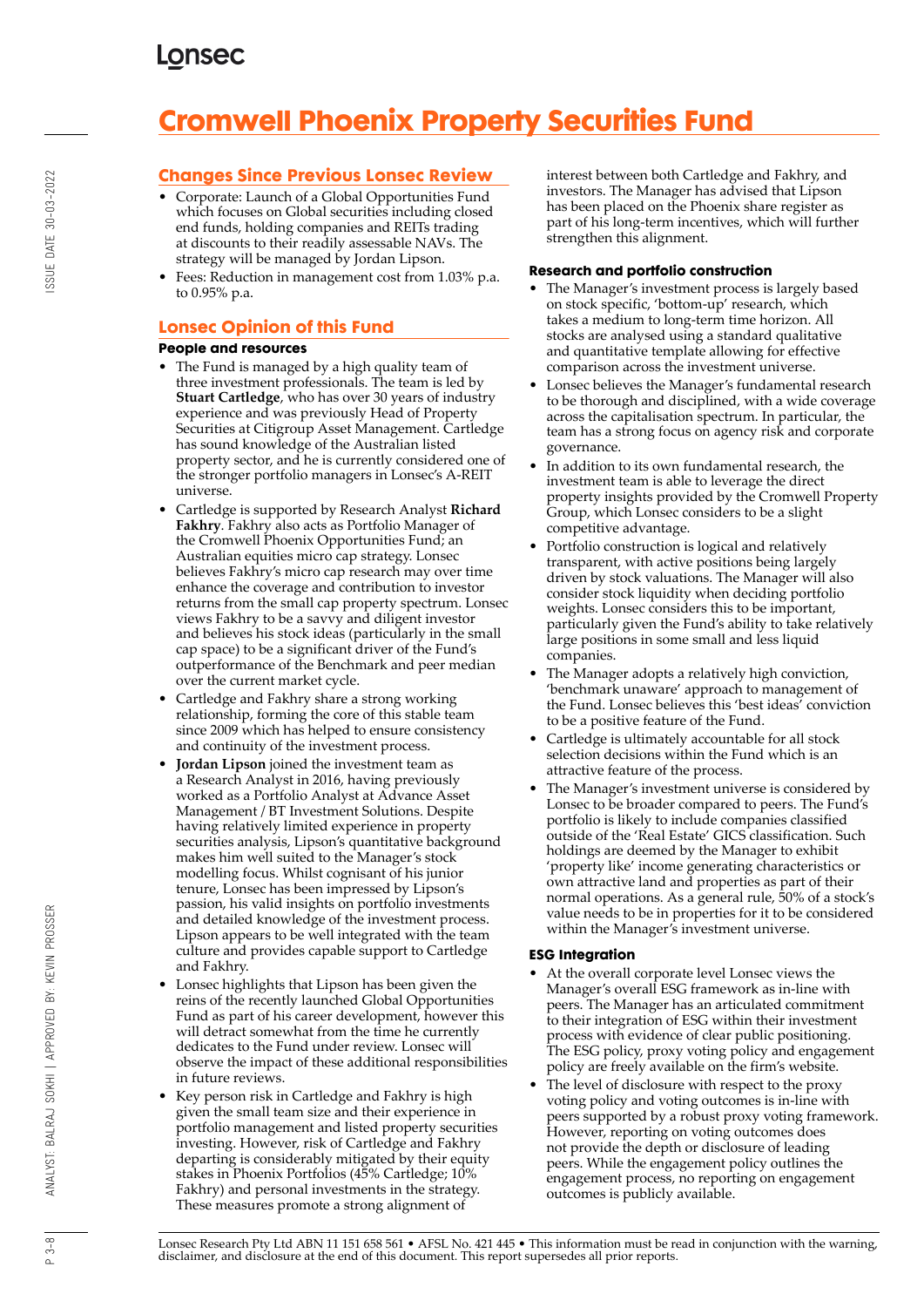# **Cromwell Phoenix Property Securities Fund**

- There is extensive evidence of ESG integration within the research elements of the investment process. Elements of ESG are visible within the valuation processes with light integration within the portfolio monitoring process. Overall ESG integration within the investment process is in-line with peers.
- The lead PM demonstrated an ability to engage on broad ESG topics and the Manager had a systematic approach to track engagement outcomes. The Manager had a well-structured approach to the collection and use of ESG specific data, including the use of a proprietary data collection model.
- Overall, on a peer relative basis, Lonsec considers the level of ESG integration within this fund to be 'Moderate'.

### **Risk management**

- Given the Manager does not manage the portfolio to within a Tracking Error range or maximum value, Lonsec considers risk management for the Fund to be embedded in the research and portfolio construction process; namely the team's focus on identifying companies that are understandable, have strong corporate governance and have sustainable cash flows.
- At a portfolio level, the 20% maximum holding in any one stock ensures a reasonable level of diversification. At the time of Lonsec's review, the Fund's portfolio constituted 43 stocks; a higher number compared to peers.
- In keeping with the Fund's broader investment mandate, the Manager does not employ explicit benchmark-relative sector or stock limits. Exposures are monitored by Cartledge and Fakhry to ensure that no unintended bets are taken. Whilst having no defined benchmark-relative portfolio controls, the intuitive approach to risk management has proven to be efficient in shaping a historically conservative risk profile.
- The Fund is typically fully invested but has the ability to hold up to 20% in cash. The Manager would only have significant cash holdings if valuation levels were extreme and cash represented the most attractive investment alternative.
- The Fund is not permitted to hold a position in Cromwell Property Group. Whilst marginally limiting the Manager's investment universe, Lonsec believes it to be a prudent measure in that it helps avoid any appearance of a conflict of interest.

### **Funds Under Management**

- As at 31 December 2021, \$387m was invested in the strategy. This is slightly more than last year (\$355m). The amount of FUM is significantly lower than the Funds stated capacity limit, of 0.5% of the Benchmark (circa \$800m.)
- The capacity limit is the lowest in the peer group. This can be an advantage over peers who manage larger amounts of FUM as it allows the Manager to take larger positions in smaller names.
- Total capacity differs from manager to manager due to variances in investment styles, biases and trading strategies. Lonsec's general view is that greater FUM makes it more difficult to trade in and out of stock positions without material market impact (particularly in smaller stocks). However, there are

some inherent advantages in having a large fund including: greater access to management; priority access to deal flow; and bigger dedicated team sizes. Thus, Lonsec carefully weighs up a fund's investment style and objectives when considering the issue of capacity.

### **Performance**

- The Fund has an above-average long-term performance track record, materially outperforming the Benchmark (S&P/ASX 300 A-REIT Accumulation Index) by 1.2% p.a. and the Lonsec excess return peer group median of -0.5% p.a. over the last ten years (all figures after fees and to 31 December 2021).
- However, the Fund fell short of achieving its internal performance objective (outperform the benchmark after fees by 3% p.a. over rolling three-year periods) delivering excess returns of -1.0% p.a. after fees. In recent years, the Manager has either not held or held very little Goodman Group, despite it being the largest stock in the benchmark. This is a rarity in the sector and highlights the Manager's benchmark unaware approach.
- Over the one-year period to 31 December 2021 (all figures net of fees), the Fund returned 26.5%, underperforming the benchmark by -0.6% but above the Lonsec peer group median of 25.3%. **Top contributors** to performance were overweight positions in Sunland Group, APN, Charter Hall and URW; and a zero weight to Goodman Group. **Top detractors** were an overweight position in Lendlease; and underweights in Scentre and Stockland.

### **Overall**

- Lonsec has maintained the Fund's **'Highly Recommended'** rating. Lonsec believes the Fund benefits from a strong and disciplined investment approach, managed by an astute investment team. Lonsec retains conviction that the team can continue to implement an effective 'benchmark-unaware' strategy that differentiates itself from the wider A-REIT peer group and achieve its relatively ambitious outperformance target over the full investment cycle.
- That said, the management cost is towards the higher end of the peer group. Furthermore, while the Fund has delivered returns superior to the peer median, the internal performance objective has not been achieved over the three years to 31 December 2021.

### **People and Resources**

### **Corporate overview**

The underlying investment manager, Phoenix Portfolios is an Australian based boutique investment management firm established in 2006. The company is owned by Portfolio Manager Stuart Cartledge (45%), Richard Fakhry (10%), and the ASX listed Cromwell Property Group (45%).

The Responsible Entity of the Fund is Cromwell Funds Management Ltd, which is a fully owned subsidiary of Cromwell Property Group. Cromwell Property Group is both a property trust and funds manager and is a stapled security listed on the ASX (ASX: CMW). The company researches, analyses and invests in

property, infrastructure and other property related securities. Phoenix Portfolios has outsourced all non-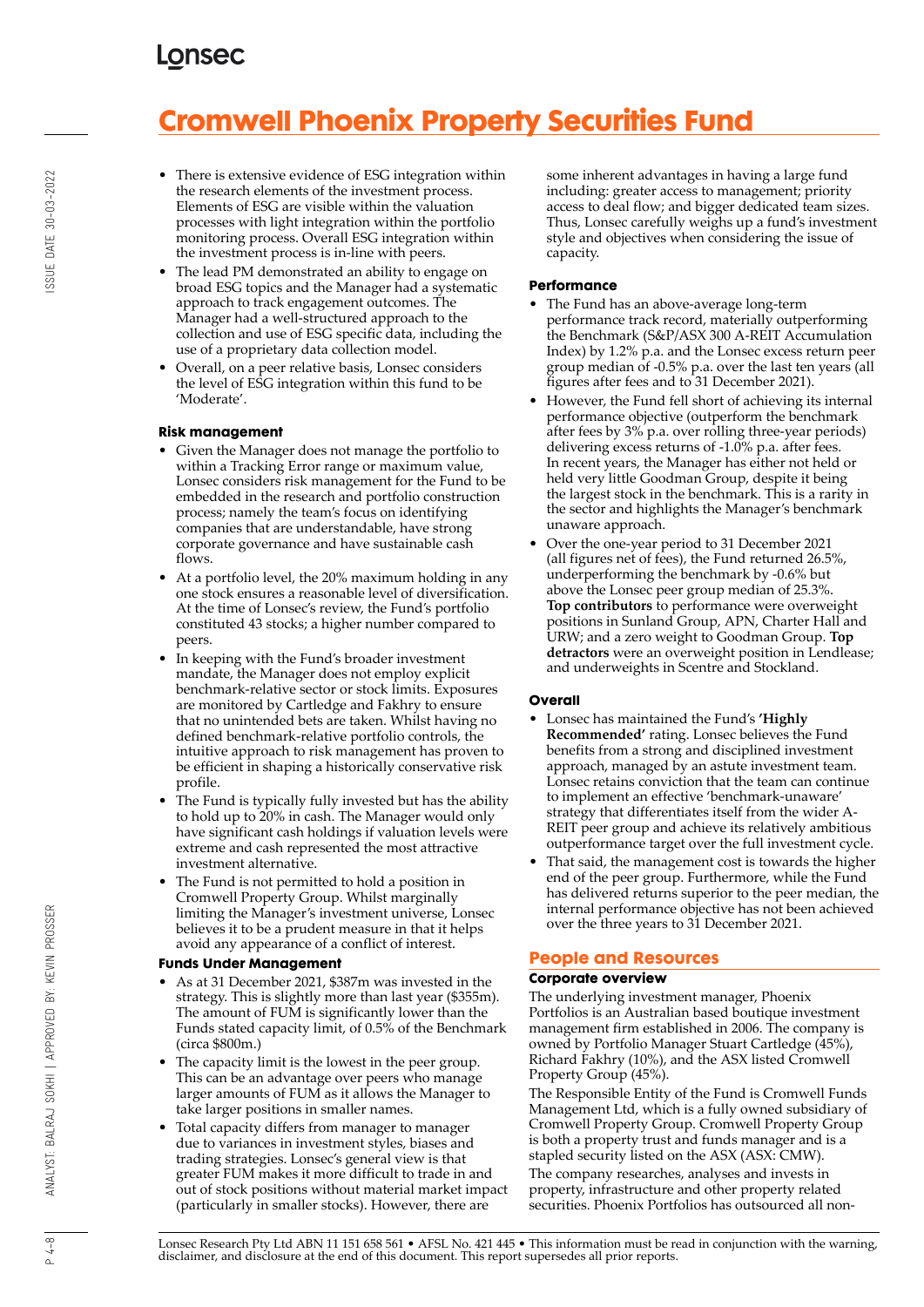# **Cromwell Phoenix Property Securities Fund**

investment functions to specialist providers, enabling the investment team to focus solely on investment activities.

Phoenix Portfolios benefits from the support of the broader Cromwell Property Group in areas such as marketing and distribution, investment strategy and legal and compliance.

### **Size and experience**

| POSITION          | EXPERIENCE<br>INDUSTRY /<br><b>FIRM</b> |
|-------------------|-----------------------------------------|
| PORTFOLIO MANAGER | 34 / 15                                 |
| ANAI YST          | 19/13                                   |
| ANAI YST          | 8/5                                     |
|                   |                                         |

The three members of the investment team are responsible for stock research. Cartledge is dedicated solely to the listed property securities research and analysis and is directly accountable for the overall portfolio. Fakhry's efforts are estimated to be split 50:50 between listed property securities and microcaps. Lipson's role is predominately focused on listed property securities research coverage (80%).

Contributions to the research process are also made by the broader Cromwell Property Group, which has reasonable insights into direct property markets. Cromwell Property Group's sales and marketing staff are also able to provide guidance on the property funds management industry in Australia. This is important given the high percentage of A-REIT earnings that are derived from funds management activities.

### **Research Approach**

### **Overview**

| <b>INVESTMENT UNIVERSE</b>       | APPROXIMATELY 75 STOCKS                                                                                                                  |
|----------------------------------|------------------------------------------------------------------------------------------------------------------------------------------|
| <b>RESEARCH</b><br><b>INPUTS</b> | COMPANY MEETINGS AND FINANCIAL REPORTS,<br>PROPERTY INSPECTIONS, MACROECONOMIC INPUTS,<br>DIRECT REAL ESTATE RESEARCH, INDUSTRY CONTACTS |
| TOP-DOWN                         | 10%                                                                                                                                      |
| BOTTOM-UP                        | 90%                                                                                                                                      |
| <b>BROKER RESEARCH</b>           | MODERATE                                                                                                                                 |
|                                  |                                                                                                                                          |

### **Valuation**

The Manager uses a Dividend Discount Model (DDM) as the primary valuation metric. The discount rate used in the DDM is based on the Capital Asset Pricing Model (CAPM) and is a function of the Australian 10-year government bond yield, a market risk premium and each stock's beta.

A 'Sum of the Parts' (SOTP) calculation is utilised as a secondary valuation metric and provides a cross check to the DDM. The SOTP calculation sums the following components:

- Trust Assets valued based on an adjustment to the book values of investment property and coinvestment stakes.
- Corporation EBITDA multiples are applied to corporate earnings forecasts on a divisional basis. Both valuation frameworks provide flexibility to carry out 'what if' type analysis using a variety of valuation and multiple adjustments.

## **Portfolio Construction**

#### **Overview**

| <b>FUND BENCHMARK</b>             |                                                                                | S&P/ASX 300 A-REIT ACCUMULATION INDEX                        |  |  |  |
|-----------------------------------|--------------------------------------------------------------------------------|--------------------------------------------------------------|--|--|--|
| <b>RETURN</b><br><b>OBJECTIVE</b> |                                                                                | RETURN ABOVE BENCHMARK AFTER FFFS OVER<br>THRFF-YFAR PFRIODS |  |  |  |
| RETURN OBJECTIVE<br>(INTERNAL)    | OUTPERFORM (AFTER FEES) BENCHMARK BY<br>3% P.A. OVER ROLLING FIVE-YEAR PERIODS |                                                              |  |  |  |
| RISK OBJECTIVE                    | TOTAL RISK BELOW BENCHMARK (MEASURED BY<br>STANDARD DEVIATION OF RETURNS)      |                                                              |  |  |  |
| <b>INVESTMENT STYLE</b>           |                                                                                | VAI UF                                                       |  |  |  |
| MARKET CAPITALISATION BIAS        | <b>SMALL</b>                                                                   |                                                              |  |  |  |
| EXPECTED PORTFOLIO TURNOVER       | 30% P.A.                                                                       |                                                              |  |  |  |
| OBSERVED ACTIVE SHARE             | 60% (DECEMBER 2021)                                                            |                                                              |  |  |  |
| % OF PORTFOLIO IN TOP 10 HOLDINGS | 64% (DECEMBER 2021)                                                            |                                                              |  |  |  |

Stock specific risk, agency score, corporate activity, earnings revision, portfolio construction guidelines, and the stock valuations are used to devise the stock ratings. Portfolio construction is heavily skewed towards stocks with the most attractive valuations, although liquidity is also a major consideration when deciding portfolio weights. Some of the other factors that will impact on portfolio positions include transaction costs and corporate activity.

Short-term momentum signals are also used to assist with the timing of buying and selling stocks. These signals include price momentum and earnings revisions. Cartledge is ultimately accountable for all stock selection decisions within the Fund.

### **Risk Management**

### **Risk limits**

| SEPARATE RISK MONITORING TEAM    | N0                                      |             |
|----------------------------------|-----------------------------------------|-------------|
| TYPICAL NUMBER OF STOCKS         | $20 - 40$                               |             |
| MAXIMUM STOCK POSITION           | 20%                                     |             |
| STOCK / SECTOR LIMITS            |                                         | NOT APPLIFD |
| TRACKING ERROR                   | NOT TARGETED (EXPECTED TO BE 3-4% P.A.) |             |
| MINIMUM MARKET CAPITALISATION    | NOT APPLIFD                             |             |
| GLOBAL PROPERTY SECURITIES LIMIT | 20%                                     |             |
| CASH I IMIT                      |                                         | 20%         |
|                                  |                                         |             |

Portfolio risk is managed primarily through fundamental stock research and monitoring individual stock holdings for changes to price, fundamental research views, or portfolio management considerations such as stock and property sub-sector (i.e. retail, office, industrial) concentrations.

The Fund currently only invests in vehicles listed on the Australian Stock Exchange and cash and does not invest in unlisted securities. Being 'benchmark unaware', the Fund does not have any limit on its allocation to non-Benchmark stocks.

The Fund can invest up to 20% in offshore listed vehicles, although the Manager is not researching global stocks at present. The Manager has indicated to Lonsec that investors would be given notice of any intention to invest in global stocks.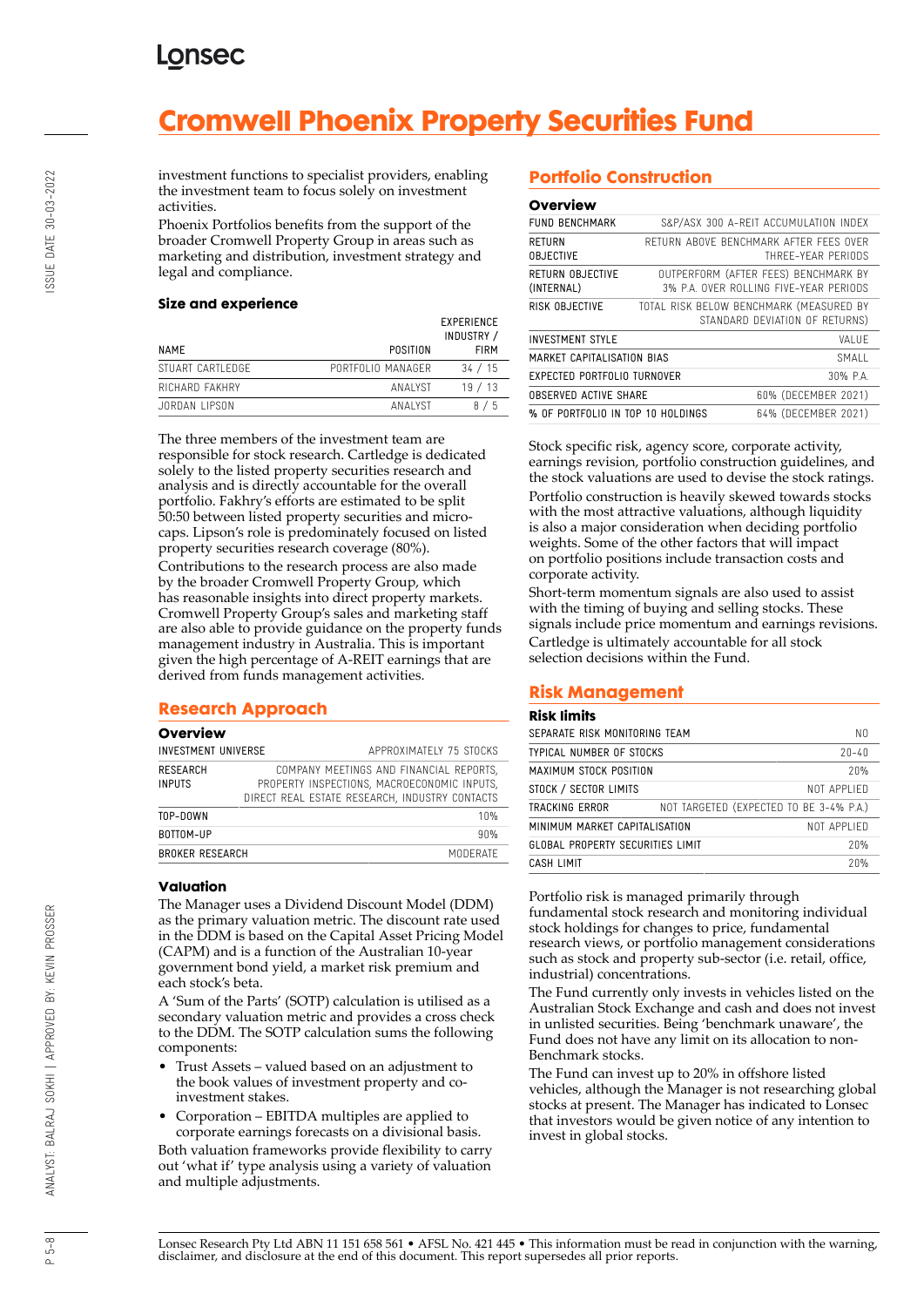# **Cromwell Phoenix Property Securities Fund**

### **Risk monitoring**

Compliance risk is monitored by both the compliance department within Cromwell Funds Management and Link Fund Solutions. The investment team also make use of Bloomberg's portfolio tool for quantitative risk assessments.

### **Risks**

**An investment in the Fund carries a number of standard investment risks associated with investment markets. These include performance, liquidity, counterparty, market and tax risks. These and other risks are outlined in the PDS and should be read in full and understood by potential investors. Lonsec considers the following to be the major risks:**

### **Equity market**

Investments in equity markets are subject to numerous factors which may have an impact on the performance of an investment (both positive and negative). Unexpected changes in economic, technological, structural, regulatory or political conditions can have an impact on the returns of all investments within a particular market.

#### **Derivatives**

The Manager has scope to implement various derivative strategies with the objective of mitigating equity market risks. Lonsec does not expect this to be a widely adopted strategy and will generally be restricted to using futures as a method of investing residual cash balances. Derivatives cannot be used to leverage the Fund.

#### **Foreign exchange risk**

Returns from any investment in the Fund may be eroded or enhanced due to the effects of movements in the AUD relative to the local currencies of any global real estate securities that may be held by the Fund.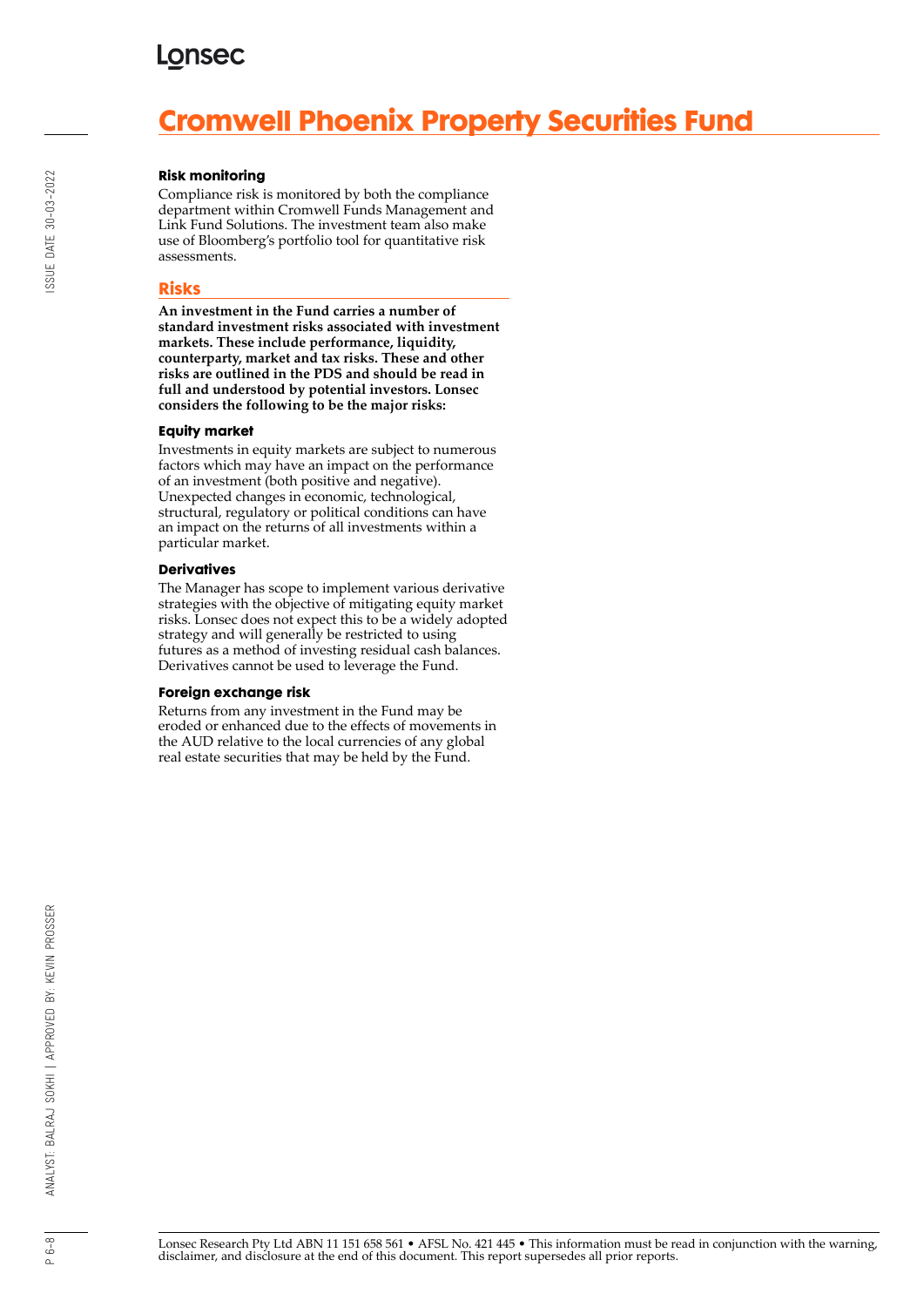# **Cromwell Phoenix Property Securities Fund**

### **Quantitative Performance Analysis - annualised after-fee % returns (at 31-12-2021)**

### **Performance metrics**

| . YN SITTINISY MITHY        |             |             |             |             |             |             |             |             |
|-----------------------------|-------------|-------------|-------------|-------------|-------------|-------------|-------------|-------------|
|                             | 1 YR        |             | 3 YR        |             | 5 YR        |             | 10 YR       |             |
|                             | <b>FUND</b> | PEER MEDIAN | <b>FUND</b> | PEER MEDIAN | <b>FUND</b> | PEER MEDIAN | <b>FUND</b> | PEER MEDIAN |
| PERFORMANCE (% PA)          | 26.47       | 25.31       | 12.46       | 11.42       | 9.52        | 7.83        | 15.36       | 13.64       |
| STANDARD DEVIATION (% PA)   | 10.90       | 11.24       | 25.58       | 26.23       | 20.40       | 21.07       | 16.16       | 17.11       |
| EXCESS RETURN (% PA)        | $-0.55$     | $-1.72$     | $-0.95$     | $-1.79$     | $-0.38$     | $-2.07$     | 1.23        | $-0.48$     |
| OUTPERFORMANCE RATIO (% PA) | 50.00       | 41.67       | 47.22       | 48.61       | 43.33       | 43.33       | 47.50       | 45.83       |
| WORST DRAWDOWN (%)          | $-5.69$     | $-4.81$     | $-38.12$    | $-39.19$    | $-38.12$    | $-39.19$    | $-38.12$    | $-39.19$    |
| TIME TO RECOVERY (MTHS)     | $\gamma$    |             | 16          | 19          | 16          | 19          | 16          | 19          |
| SHARPE RATIO                | 2.43        | 2.16        | 0.46        | 0.41        | 0.41        | 0.30        | 0.83        | 0.67        |
| INFORMATION RATIO           | $-0.15$     | $-0.69$     | $-0.20$     | $-0.48$     | $-0.09$     | $-0.71$     | 0.33        | $-0.17$     |
| TRACKING ERROR (% PA)       | 3.72        | 3.00        | 4.86        | 4.20        | 4.11        | 3.62        | 3.70        | 3.30        |

PRODUCT: CROMWELL PHOENIX PROPERTY SECURITIES FUND

LONSEC PEER GROUP: PROPERTY AND INFRASTRUCTURE - AUSTRALIAN LISTED PROPERTY PRODUCT BENCHMARK: S&P/ASX 300 A-REIT TR INDEX AUD CASH BENCHMARK: BLOOMBERG AUSBOND BANK BILL INDEX AUD

TIME TO RECOVERY: NR - NOT RECOVERED, DASH - NO DRAWDOWN DURING PERIOD

### **Growth of \$10,000 over 10 years**



RELATIVE RISK (%)

S&P/ASX 300 A-REIT TR INDEX AUD





CROMWELL PHOENIX PROPERTY SECURITIES FUND

S&P/ASX 300 A-REIT TR INDEX AUD

**APEER MEDIAN** 

· PEERS

### **Outperformance consistency**